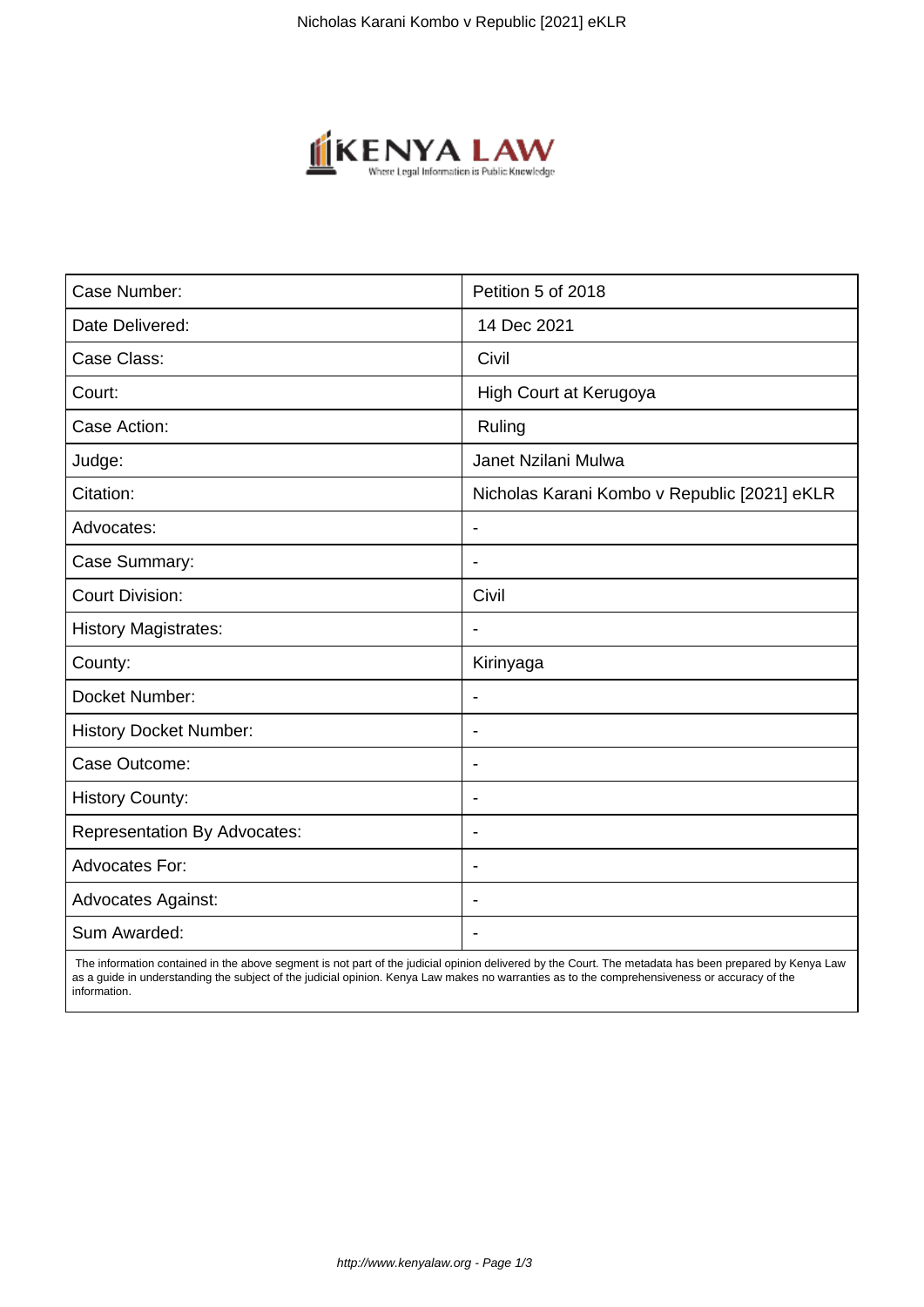#### **REPUBLIC OF KENYA**

### **IN THE HIGH COURT OF KENYA AT KERUGOYA**

#### **PETITION NO. 5 OF 2018**

### **NICHOLAS KARANI KOMBO.........PETITIONER**

**-VERSUS-**

**REPUBLIC..........................................................RESPONDENT**

### **RULING**

1. The Petitioner, **Nicholas Karani Kombo,** was charged, tried and convicted of the **offence of robbery** with violence contrary to **Section 296(2)** of the **Penal Code** vide *Criminal Case No. 22 of 2012* at the Principal Magistrates Court in Wang'uru and sentenced to death. His subsequent appeals both to the High Court vide *Kerugoya High Court Criminal Appeal No. 98 of 2013* and the Court of Appeal in Nyeri were dismissed.

2. Vide an application dated  $27<sup>th</sup>$  September 2018 and filed on  $12<sup>th</sup>$  October 2018, the Petitioner sought for review of his sentence pursuant to the Supreme Court decision in **Francis Karioko Murwatetu & Another v Republic [2017] eKLR** delivered on 14th December 2017, on the ground that the said decision declared the mandatory nature of the death sentence unconstitutional.

3. Whereas the *Muruatetu decision* only dealt with the mandatory death penalty in murder cases, it is common knowledge that its application was modified to include all mandatory sentences following several decisions by the Court of Appeal in that regard which led to an avalanche of petitions for resentencing. However, through directions given on **6 th July 2021**, **the Supreme Court made it clear that the Muruatetu decision is only applicable in murder cases and not any other cases** where the law provides for mandatory sentences. The Supreme Court stated *inter alia*:

*"…Muruatetu cannot be the authority for stating that all provisions of the law prescribing mandatory or minimum sentences are inconsistent with the Constitution.*

*[15] To clear the confusion that exists with regard to the mandatory death sentence in offences other than murder, we direct in respect of other capital offences such as treason under Section 40 (3), robbery with violence under Section 296 (2), and attempted robbery with violence under Section 297 (2) of the Penal Code, that a challenge on the constitutional validity of the mandatory death penalty in such cases should be properly filed, presented, and fully argued before the High Court and escalated to the Court of Appeal, if necessary, at which a similar outcome as that in this case may be reached."*

4. The Supreme Court emphasized that the **Muruatetu decision and the guidelines** given in its directions of **6 th July 2021 apply only in respect to sentences of murder under Sections 203** and **204** of the **Penal Code.** What this means therefore is that the Petitioner is effectively locked out from benefiting from the *Muruatetu decision* since it is not applicable to the offence of robbery with violence. In the premises, the application dated  $27<sup>th</sup>$  September 2018 is dismissed.

Orders accordingly.

## **DATED AND SIGNED THIS DAY OF 2021**

**HON. J. N. MULWA**

**JUDGE**